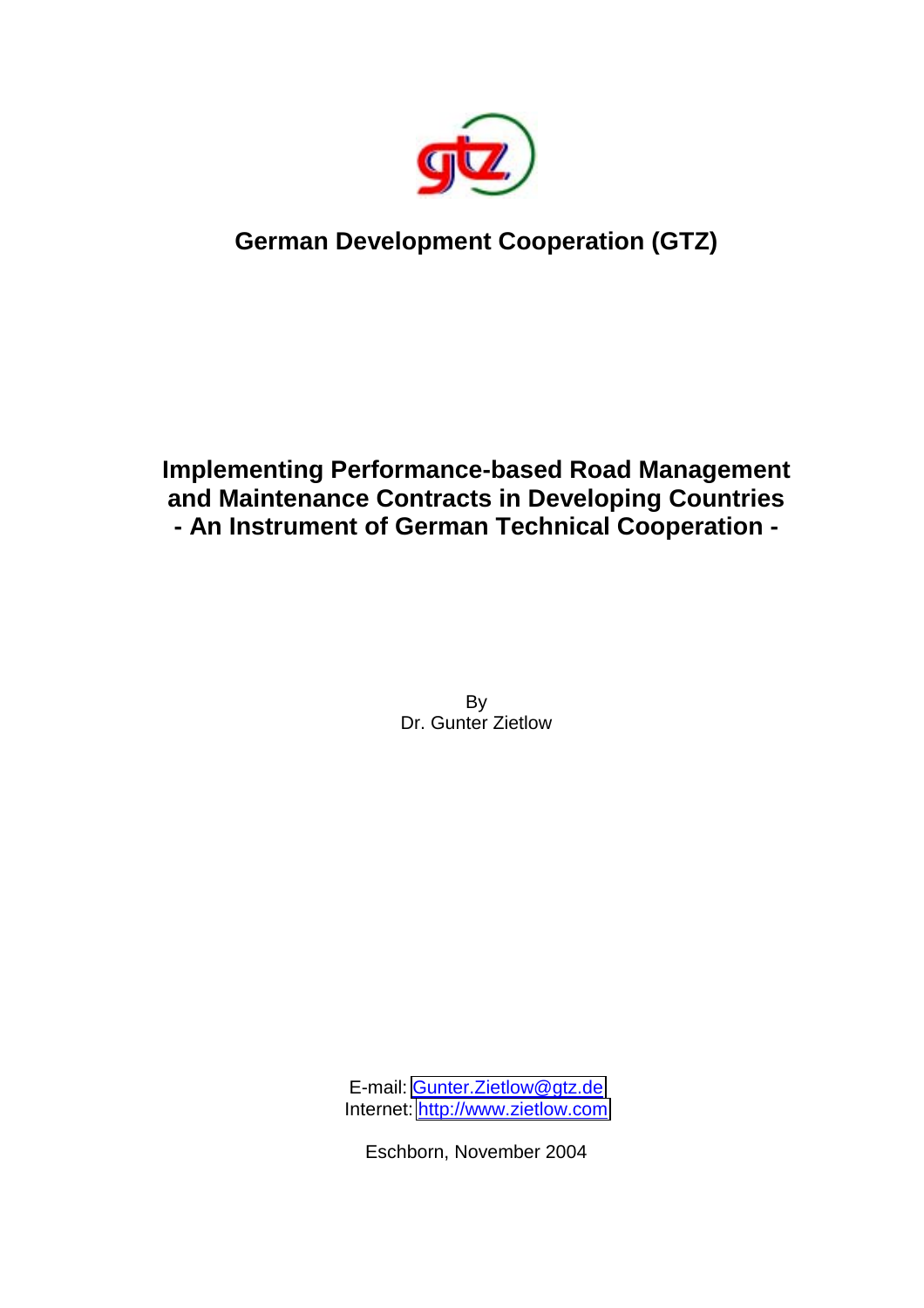#### **Abstract**

Cutting the cost of road maintenance and improving road conditions are the main reasons why several Latin American countries have started to look for new ways of contracting out road maintenance. With technical assistance from the International Road Federation (IRF), the United Nations Economic Commission for Latin America and the Caribbean (ECLAC) and the German Agency for Technical Cooperation (GTZ), several countries in Latin America have initiated so called Performance-Based Road Management and Maintenance Contracts between 1995 and 1998. Most of these contracts cover routine and periodic maintenance, and in some cases road rehabilitation as well.

The article provides an overview of the scope and the experiences gained with these Performance-Based Road Management and Maintenance Contracts in Latin America as well as in other continents and gives recommendations for implementation of future contracts.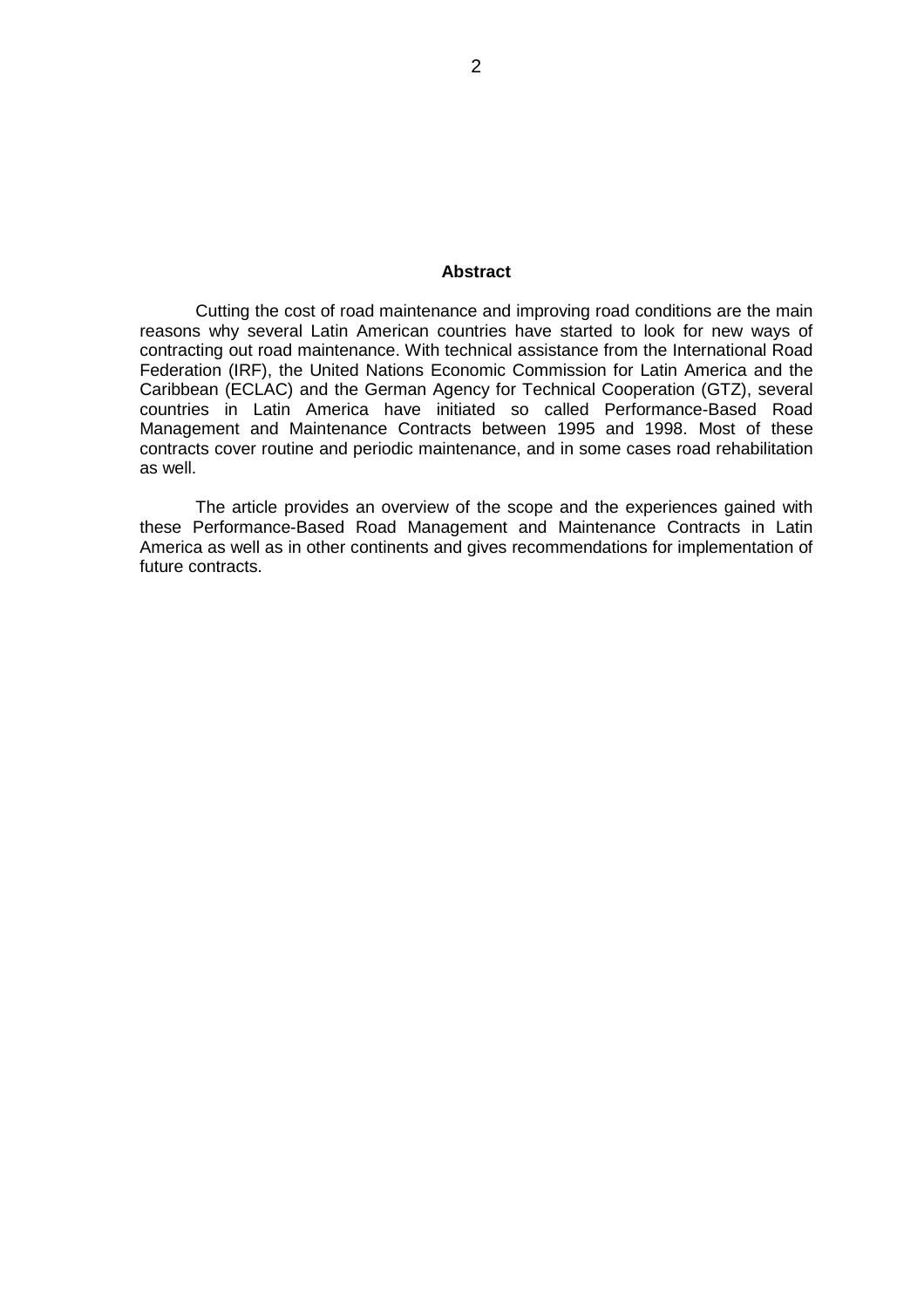## **1. Introduction**

The traditional way of contracting out road maintenance is based on the amount of work being measured and paid for on agreed rates for different work items. These are also referred to as unit price contracts. By contrast, Performance-Based Road Management and Maintenance Contracts (herein after referred to as Performance Contracts) define minimum conditions of road, bridge, and traffic assets that have to be met by the contractor, as well as other services such as the collection and management of asset inventory data, call-out and attendance to emergencies, and response to public requests, complaints and feedback. Payments are based on how well the contractor manages to comply with the performance standards defined in the contract, and not on the amount of works and services executed. Performance Contracts are defining a product and it is up to the contractor how to achieve this. Therefore, work selection, design and delivery are all his responsibility. Hence, the choice and application of technology and the pursuit of innovative materials, processes and management are all up to the contractor. This allocates higher risk to the contractor compared to traditional contract arrangements, but at the same time opens up opportunities to increase his margins where improved efficiencies and effectiveness of design, process, technology or management are able to reduce the cost of achieving the specified performance standards.

|  |                                       |  | Figure 1: Distribution of risks to road agencies and contractors with different forms of |  |  |
|--|---------------------------------------|--|------------------------------------------------------------------------------------------|--|--|
|  | performing road maintenance services. |  |                                                                                          |  |  |



## **2. Brief History of Performance Contracts**

The development of Performance Contracts for road maintenance started in the late 1980's and early 1990's. First **British Columbia in Canada** contracted out its road maintenance in 1988. But performance standards were still more oriented towards work procedures and materials to be used, rather than result oriented, very much limiting the contractor in the application of new technologies.

Shortly afterwards, **Argentina** concessioned approximately 10000 kilometers of its national roads, using end result performance specifications for the maintenance services and a penalty system for not meeting response times for rectifying deficiencies. In the mid 1990 the maintenance of another 10000 kilometers was contracted out using similar performance specifications. But this time without applying tolls, since average traffic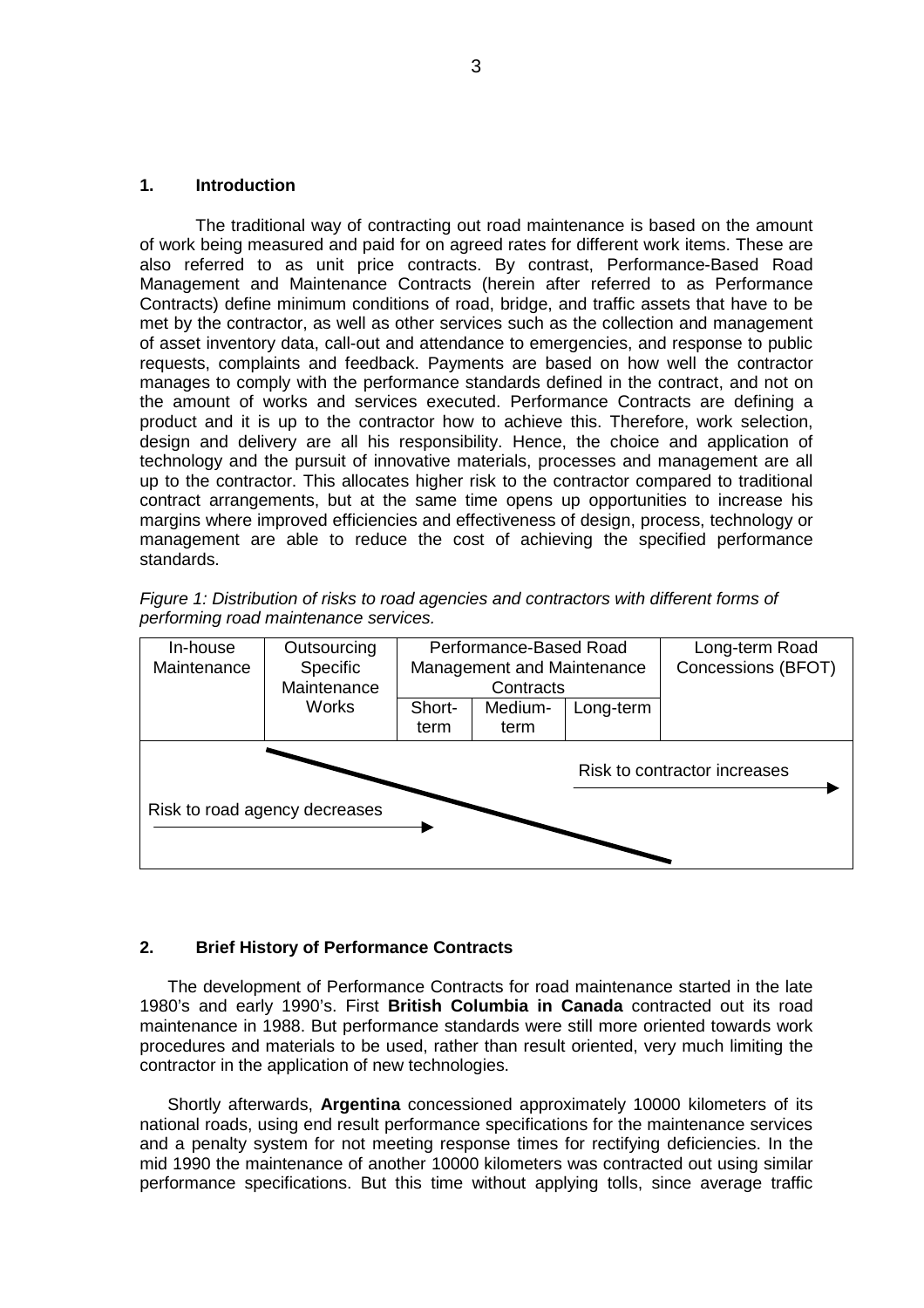levels were below 2500 vehicles per day and therefore could not sustain a tolling system. These contracts are also referred to as CREMA, contracts for rehabilitation and maintenance.

In the mid 1990's **Uruguay** started its first pilot scheme of Performance Contracts on a small network of 359 kilometers of its national roads. In the same year Montevideo followed suit by contracting out the maintenance of 150 kilometers of its main arterial urban roads. The new contracting scheme proved to be so successful that now, only five years later, 50% of the national roads in Uruguay are being maintained through Performance Contracts.

Several other countries in Latin America such as **Brazil, Chile, and Colombia** have started similar contracts and others such as Ecuador, Guatemala, and Peru are planning to do so. Most of these contracts include partial rehabilitation to bring roads to maintainable conditions. Today more than 40000 kilometers of roads in Latin America are being maintained under Performance Contracts.

**Australia** started its first Performance Contract in 1995 covering 459 kilometers of urban roads in Sydney (Frost, M. and C. Lithgow. 1996). Since then several new contracts have been implemented in New South Wales, Tasmania, and Southern and Western Australia. Some of them as so called hybrid contracts, where some of the works are being paid based on quantities and unit prices an others based on performance criteria.

In 1998 **New Zealand** let its first Performance Contract for the maintenance of 406 kilometers of national roads. Presently, 15% of New Zealand's national roads are maintained using the new contract scheme.

In the **United States of America**, the State of Virginia pioneered a Performance Contract called "Asset Management and Maintenance Contract" for the maintenance of 402 kilometers of Interstate Highways in 1996. Four years later Washington D.C. followed suit with a similar contract that covers 119 kilometers of federal roads (Federal Highway Administration. 1999). Both contracts are considered pilots. Since than, several other states like Florida and Texas have started to contract out maintenance on parts of their road networks applying performance specifications.

More recently, performance contracts have spread to European, African and Asian countries. These efforts are strongly supported by international donors like the World Bank, the European Bank for Reconstruction and Development and the Asian Development Bank.

## **3. Main Reasons for Implementing Performance Contracts**

The main reasons for contracting out road maintenance implementing Performance Contracts are to

- reduce maintenance costs through the application of more effective and efficient technologies and work procedures;
- provide transparency for road users, road administrations and contractors with regard to the conditions roads have to be maintained:
- improve control and enforcement of quality standards; and
- **If** improve overall road conditions.

The introduction of Performance Contracts in road maintenance has resulted in cost reductions of between 10% and 20% in Australia, the United States and New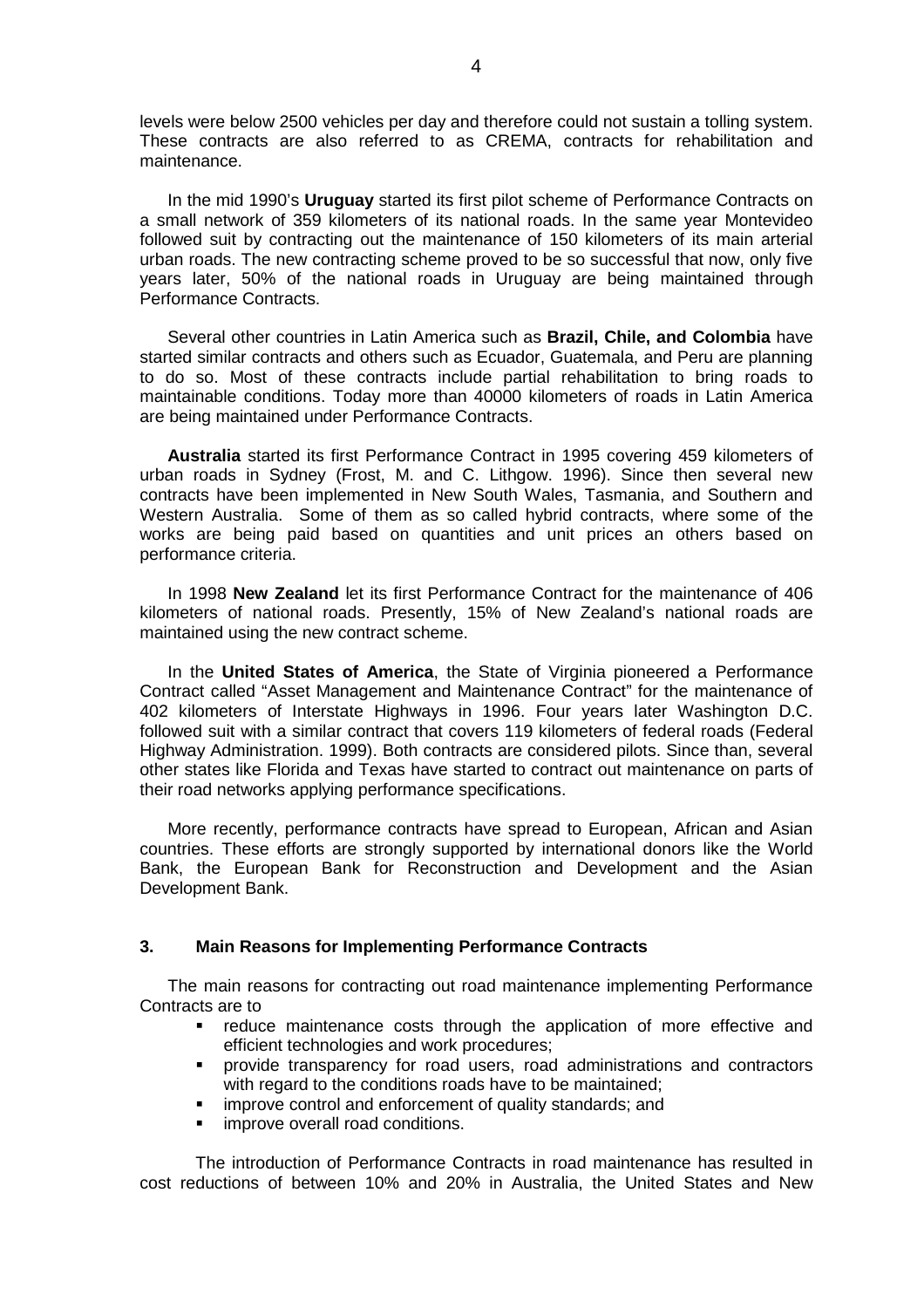Zealand. No cost comparison studies have been undertaken in Latin America. But rough estimates indicate that performance contracts have resulted in cost savings of around 10% with regard to traditional unit price contracts in Latin America. Since these contracts are in an early stage of development more cost savings can be expected in the future.

## **4. Main Characteristics of Performance Contracts**

The primary objective of performance-based road management and maintenance contracts is to preserve the road asset according to predefined performance standards on a long-term basis. The task is to develop performance standards, which will ensure that the objective is being met as effectively and efficiently as possible.

To define the "right" performance standards or indicators is a rather challenging task since it has to satisfy a set of goals such as:

- to minimize total systems cost, including the long-term cost of preserving road, bridge and traffic assets and the cost to the road user, and
- to satisfy comfort and safety of road users.

In addition, to avoid ambiguity, performance indicators have to be clearly defined and objectively measurable.

Typical performance indicators are:

- The International Roughness Index (IRI) to measure the roughness of the road surface, which affects vehicle operating cost;
- The absence of potholes and the control of cracks and rutting, which effects safety and pavement performance;
- The minimum amount of friction between tires and the road surface for safety reasons;
- The maximum amount of siltation or other obstruction of the drainage system to avoid destruction of the road structure; and
- The retro reflexivity of road signs and markings for safety purposes.

Typically, performance contracts contain a list of between 20 and 100 performance indicators.

As traffic conditions vary from road section to road section, different sets of parameters will create minimal system cost, taking into account road maintenance and vehicle operating costs. The application of the Highway Design Model (HDM) can be helpful to define some of these parameters, such as the IRI.

Examples of performance standards applied in different contracts in Latin America are compiled in Figure 2. For more details see <http://www.zietlow.com/docs/spadocs.htm>and go to Contratos de Conservación Vial por Estándares ó Niveles de Servicio.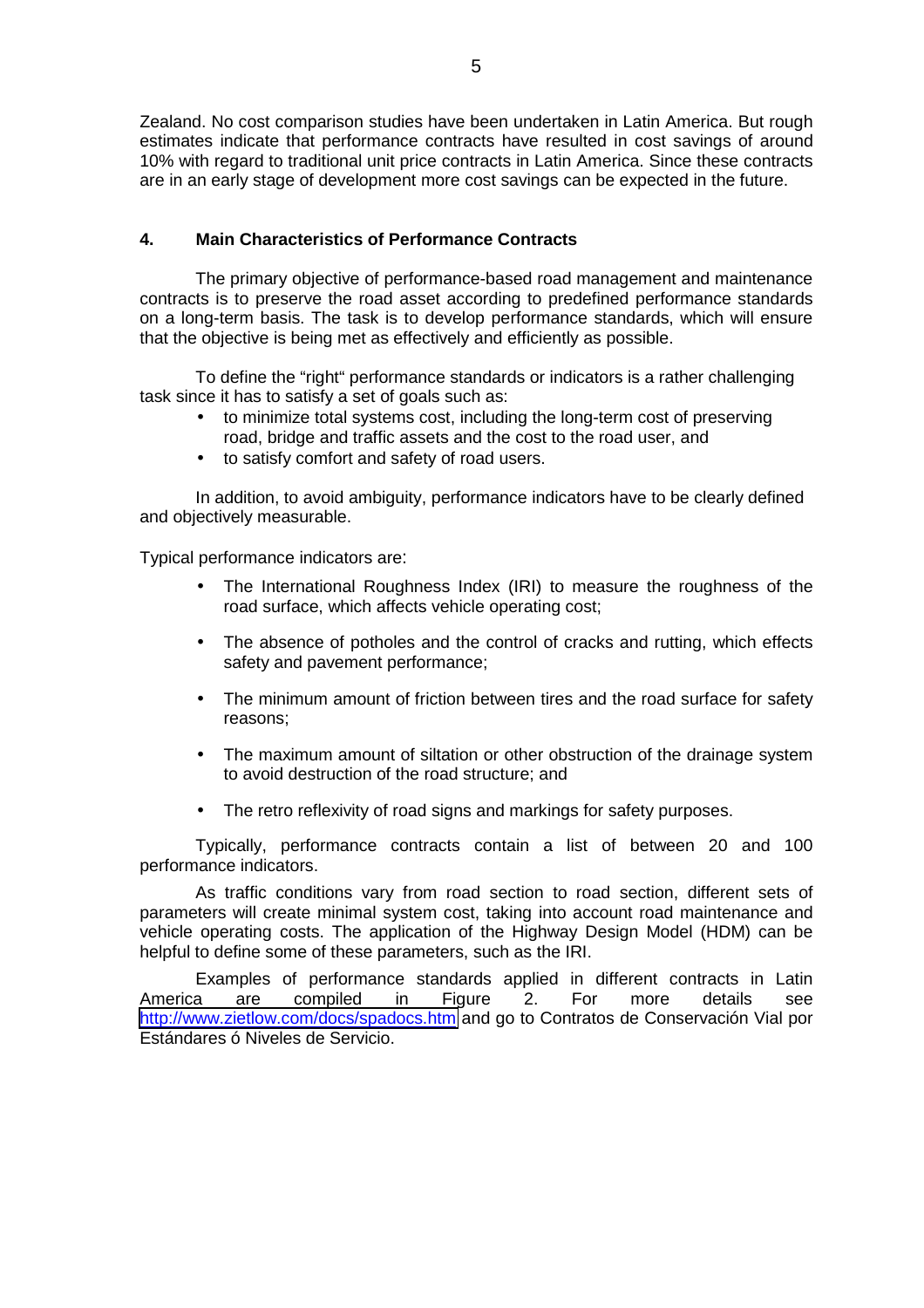| <b>Asset Class</b>         | <b>Component</b>                                                                  | <b>Performance Indicator</b>                                                                                                                                  |
|----------------------------|-----------------------------------------------------------------------------------|---------------------------------------------------------------------------------------------------------------------------------------------------------------|
| <b>Pavement</b>            | <b>Potholes</b><br>Roughness (asphalt)<br>Roughness<br>(bituminous)<br>treatment) | No potholes<br>$IRI < 2.0$ (Argentina), $IRI < 2.8$<br>(Uruguay)<br>$IRI < 2.9$ (Argentina), $IRI < 3.4$<br>(Uruguay)                                         |
|                            | Rutting<br>Cracks                                                                 | < 12mm (Argentina), < 10mm<br>(Uruguay, Chile)<br>Sealed                                                                                                      |
| <b>Gravel surfaces</b>     | <b>Potholes</b><br>Roughness<br>Thickness of gravel<br>layer                      | No potholes<br>$IRI < 6$ (Uruguay), $IRI < 11$ (Chile)<br>10 cm (Chile, Uruguay)                                                                              |
| <b>Shoulders</b>           | <b>Potholes</b><br>Cracks<br>Joints with pavement                                 | No potholes<br>Sealed<br>Vertical alignment < 1cm (Chile,<br>Uruguay), sealed (Peru)                                                                          |
| Drainage system            | <b>Obstructions</b><br><b>Structures</b>                                          | No obstructions. Should allow for free<br>flow of water (Chile, Uruguay)<br>Without damages and deformations<br>(Chile, Peru)                                 |
| Road signs and<br>markings | Road signs<br>Road markings<br>Reflectivity of road<br>markings                   | Complete and clean (Argentina,<br>Chile, Peru)<br>Complete and visible (Argentina,<br>Chile, Peru)<br>160 mcd/lx/sqm. (Argentina)<br>70 mcd/lx/sqm. (Uruguay) |
| <b>Right of way</b>        | Vegetation<br>Foreign elements                                                    | < 15cm height (Argentina, Uruguay)<br>No foreign elements allowed                                                                                             |

*Figure 2.: Examples of Performance Indicators Applied in Different Performance Contracts in Latin America* 

While in the Performance Contracts in Latin America all performance indicators have to be met 100%, the contracts in Australia, New Zealand, and the United States allow performance targets to be less than 100%, see Figure 3. For a list of performance indicators used in the contract in the State of Virginia go to <http://www.zietlow.com/docs/washdcap.pdf>and for a list of performance indicators and response times used in New Zealand go to [http://www.transit.govt.nz/technical\\_information/content\\_files/Amendment68\\_PDFFile.P](http://www.transit.govt.nz/technical_information/content_files/Amendment68_PDFFile.PDF) D<sub>[F](http://www.transit.govt.nz/technical_information/content_files/Amendment68_PDFFile.PDF)</sub>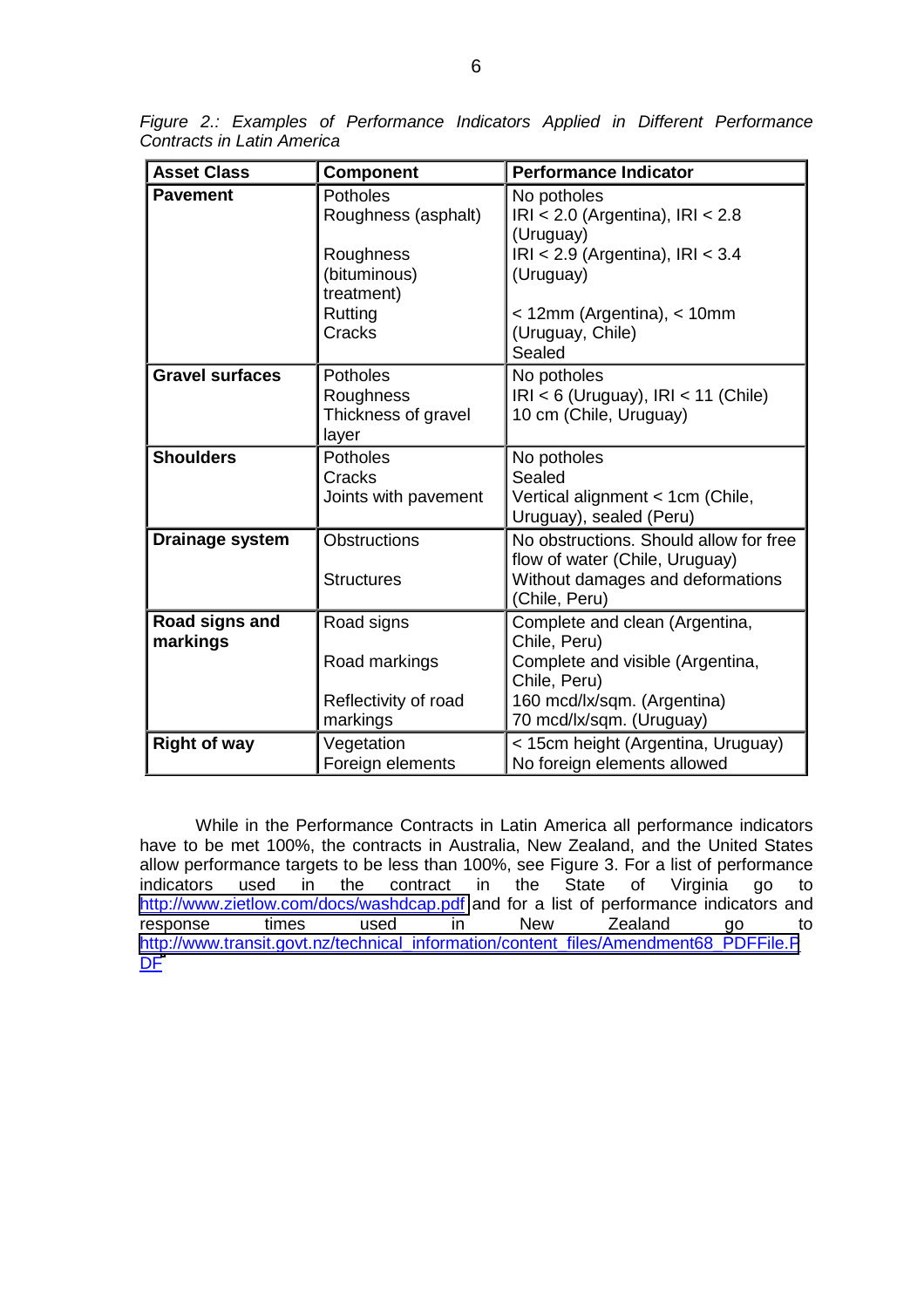| <b>Asset</b>                        | <b>Outcome</b>                                                                        | <b>Performance</b><br>Target in %<br>of Asset | <b>Performance Indicators</b>                                                                                                                               |
|-------------------------------------|---------------------------------------------------------------------------------------|-----------------------------------------------|-------------------------------------------------------------------------------------------------------------------------------------------------------------|
| <b>Cross Pipes</b><br>$<$ 36 ft sq) | Structurally sound<br>Open drains<br>Joints intact<br>Adequate capacity<br>No erosion | 95                                            | < 10% deteriorated barrel<br>> 90% diameter open<br>Joints intact<br>End protection intact<br>No dip in road over pipe<br>indicating structural<br>problems |
| <b>Paved Ditches</b>                | Aligned<br>Structurally sound<br>Clean                                                | 95                                            | < 1" settlement<br>< 25% spalled<br>no obstruction to flow of<br>water                                                                                      |
| Sidewalks and<br>Ramps              | Smooth<br>Safe<br>Sound                                                               | 90                                            | No settlement $> 1/2$ "<br>No unsealed cracks $> 1/4$ "<br>$<$ 25% spalled                                                                                  |

 *Figure 3. Example of Performance Indicators of the Performance Contract let in Sydney, Australia* 

For each performance indicator there is a response time and often a penalty defined for non-compliance. For example, in the Argentinean CREMA contracts for each pothole more than 2 cm deep, a penalty of US\$ 100 is being applied for each day it stays open. For a detailed list of performance indicators and response times of the CREMA contract see [http://www.worldbank.org/html/fpd/transport/roads/c&m\\_docs/7thiclv.pdf.](http://www.worldbank.org/html/fpd/transport/roads/c&m_docs/7thiclv.pdf) Another good example for performance indicators and response time is the latest State Highway Maintenance Contract Proforma Manual SM032 of Transit New Zealand. The document can be downloaded from

[http://www.transit.govt.nz/technical\\_information/content\\_files/Amendment68\\_PDFFile.P](http://www.transit.govt.nz/technical_information/content_files/Amendment68_PDFFile.PDF) D[F](http://www.transit.govt.nz/technical_information/content_files/Amendment68_PDFFile.PDF)

| Feature                                    | <b>Contract Standard</b>                                                                                  | <b>Response Time</b> |
|--------------------------------------------|-----------------------------------------------------------------------------------------------------------|----------------------|
| Potholes on highways<br>with $> 10000$ vpd | Not more than 3 potholes with a<br>diameter greater than 70mm on any<br>10km section                      | 48 hours             |
| Potholes on all<br>highways                | No potholes greater than 150mm in<br>diameter                                                             | 48 hours             |
| Depressions and<br>Rutting                 | No ponding greater than 30mm in<br>depth at any location                                                  | 6 months             |
| Edge Break                                 | No more than 2m of edge break within<br>any continuous kilometer greater than<br>0.5 <sub>m</sub>         | 1 <sub>month</sub>   |
| <b>Lined Channels</b>                      | No lined channels with more than 10%<br>of the cross-sectional area obstructed,<br>and free of vegetation | 1 week               |

*Figure 4. Example of Contract Standards and response times used in the State Highway Maintenance Contract Proforma Manual SM032 of Transit New Zealand*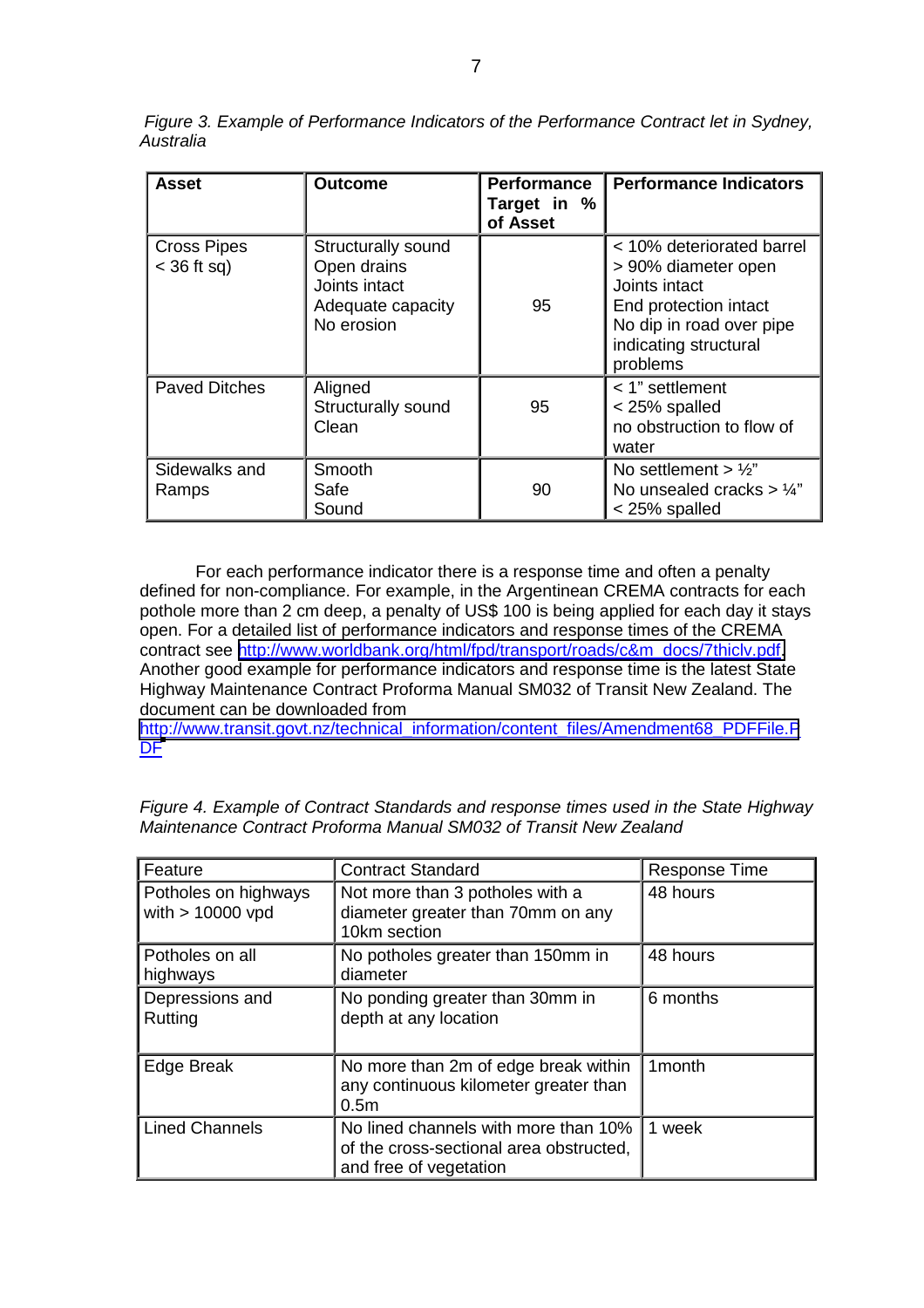In addition to the performance indicators defining asset conditions, there are other indicators covering, for example, emergency response times and reporting procedures.

Performance indicators and response times vary widely from one contract to another. Each country seems to follow a slightly different path due to a variety of factors. One thing is clear that performance indicators are still evolving and continue to be a subject of further analysis and debate. Recently, the World Bank has developed a "Sample Bidding Document" which might contribute to a more unified approach (World Bank 2002).

 The duration of the contract should be of sufficient length in order to make full benefit of the advantages of performance contracts. As a rule of thumb, the contract should include at least one periodical maintenance application. This implies a minimum contract period of 8 to 10 years for bitumen carpet, 6 to 8 years for double surface treatment, 4 to 6 years for gravel roads and 2 to 4 years for earth roads and tracks.

For low volume gravel and earth roads performance standards should be simple and inexpensive to measure and control. For example the performance contracts in Chad uses:

- The usability of the road, which implies that the contractor has to ensure that the road is open to traffic and free of interruptions at all times;
- The average vehicle speed, whereby the contractor has to ensure that The Contractor has to ensure that a specified vehicle is able to circulate in a safe manner (i) at a certain average speed defined below, and (ii) that road surface conditions never constrain the vehicle speed below a certain minimum;
- The road user comfort which is defined by specifying the road corrugation amplitude, the rut depth, other surface degradations, and the condition traffic signs;
- The durability of the road to ensure the long-term "survival" of the substance of the road by defining performance criteria like usable road surface width, cleanliness and condition of the drainage structures, and the height of the vegetation within the right of way.

Since most of the roads do not comply with the performance standards set in the contract, the contractor has to be given time to bring up the road to the required levels depending on the specific circumstances.

Whenever there is a shortage of contractors for road maintenance or the ones available are not sufficiently qualified, it might be necessary to divide the performance contracts into to parts. One contract would take care to maintain the roadway and bridges and the other one would take care of all other road assets, including road signs, drainage structures, and vegetation control.

A similar system is being used in several countries in Latin America. The routine maintenance activities are undertaken by road maintenance cooperatives having between 10 and 15 members each and being responsible for a 25 to 40 kilometer stretch of road. The cooperatives are supervised and trained by small road management companies responsible for 200 to 300 kilometers of roads. Both, the cooperatives as well as the road management firms have to work according to simple performance standards.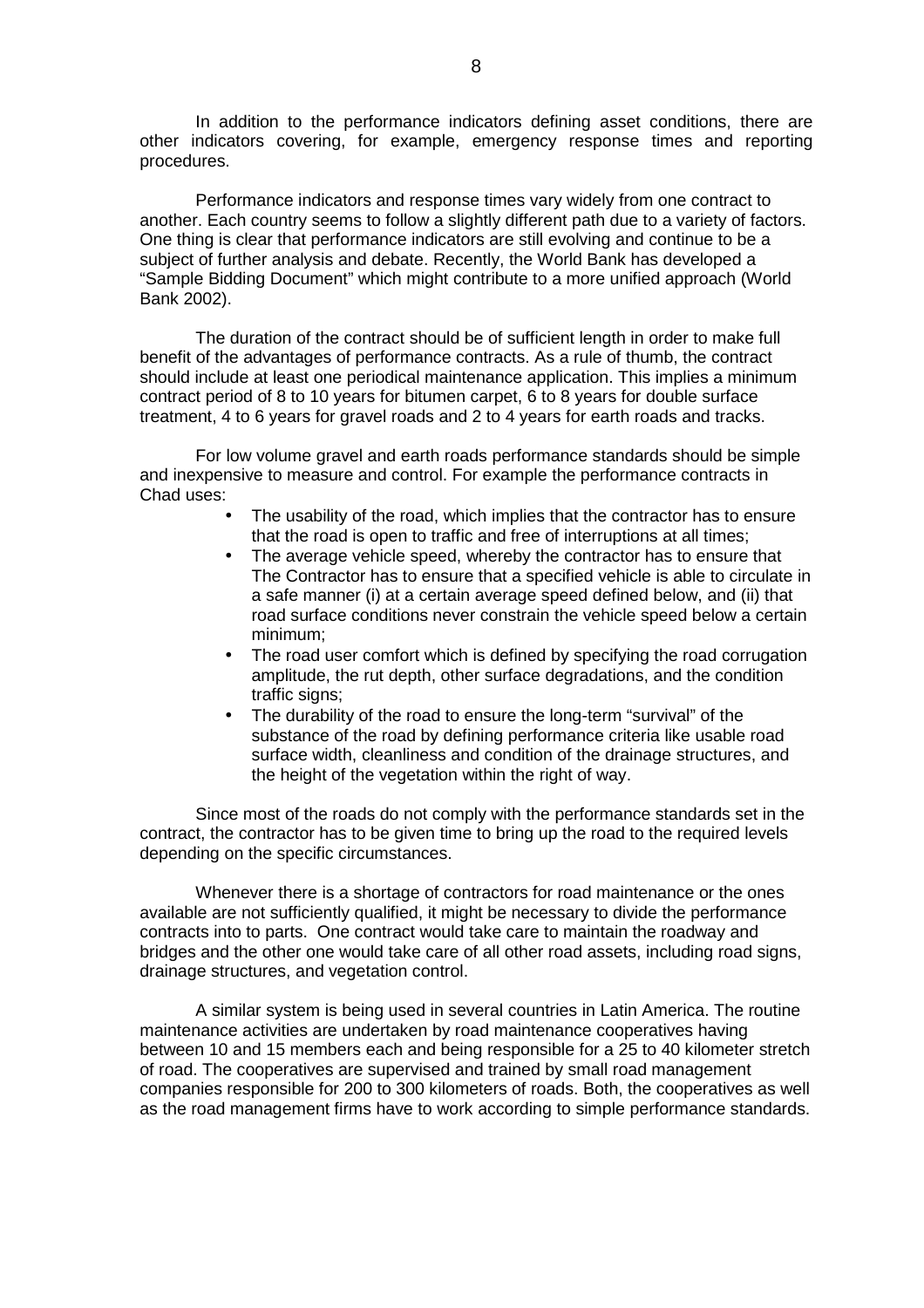Typical performance standards for contracts with cooperatives would be as follows:

- Culverts and inlets have to be structurally sound and clean to allow for the free flow of water;
- Surface drainage systems have to be structurally sound and clean to allow for the free flow of water;
- Vegetation should not exceed a height of 30 cm;
- No trees should obstruct traffic or pose a safety hazard;
- Compliance with the program to control erosion;
- Roadway and right-of-way should be free of litter, debris and road-kill;
- There should be no potholes;
- Cracks more than 3 mm wide should be sealed;
- Joints have to be sealed;
- Bridge structures should be clean;
- Bridge railings should be clean and well painted;
- Riverbeds have to be clean within 100 meters from the edges of bridges;
- There should be no obstruction of the roadway:
- Road and traffic signs should be clean;
- Milestones should be complete, clean and visible. Missing milestones should be replaced within 24 hours;
- Guardrails have to be clean, complete and visible;
- Road markers, road markings and horizontal road signs have to be clean;
- Responded in due time to emergencies;
- There should be no billboards within the right-of-way.

For more information on the system used in Latin American countries please refer to: <http://www.zietlow.com/docs/Using Micro-Enterprises.pdf>

## **5. Implementation**

The approach taken to implement Performance Contracts varies form country to country. The experiences of the road administrations with contracting out road maintenance and the competence of local contractors played a major role. The longer the experience of contracting out road maintenance, the more comprehensive was the scheme that has been adopted. Guatemala and Honduras, which previously had executed all road maintenance by in-house staff started with one or two-year contracts with performance indicators related to routine maintenance only.

Brazil, Chile, and Uruguay have started with pilot contracts with a road network of approximately 300 kilometers each, concentrating mainly on roads with asphalt concrete and bituminous treated surfaces. In some cases gravel roads were included as well. Typical contract duration was between 3 to 5 years.

Before embarking on such pilot scheme, it is necessary to analyze its legal and financial feasibility first. One of the most important legal aspects is the maximum contract period allowed by law. In most of the countries in Latin America, for example, the maximum contact duration is restricted to either four or five years, making it necessary to change laws in order to accommodate long-term contracts. Financing has to be secured for the entire duration of the contract.

Prior to the preparation of the bidding documents a number of steps have to be taken to define the road network to be contracted out, to make an inventory of the assets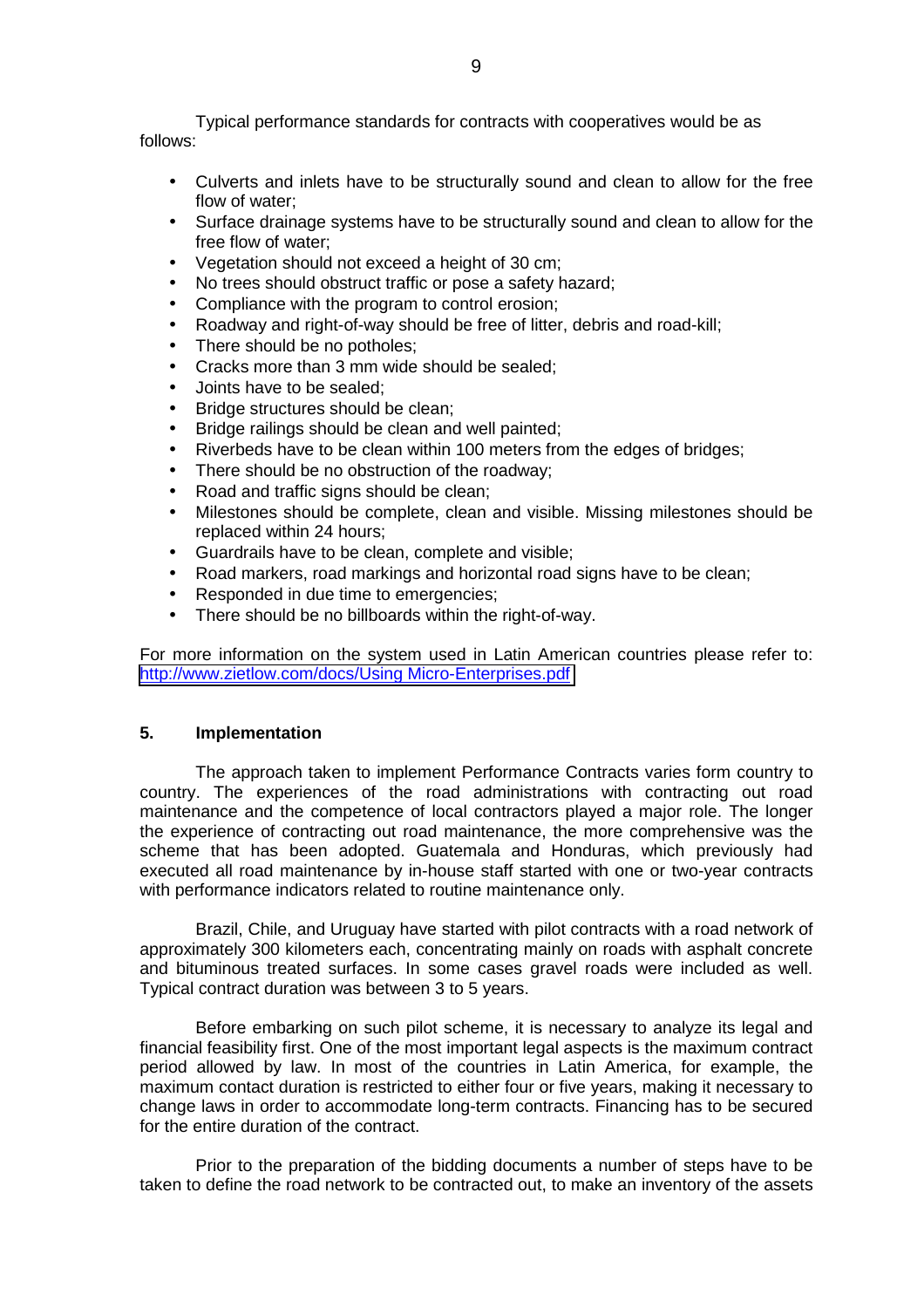involved and to determine its condition, to select and define the performance indicators, select and define the methods of measuring those indicators, to define the likely maintenance and possibly rehabilitation works, and to prepare preliminary cost estimates. The data on the inventory and the conditions of the assets are given to the potential contractor as reference only. It is the responsibility of the contractor to make sure that the information is correct, since he has to assume responsibility for meeting the performance criteria. A methodology of designing a pilot contract can be retrieved under <http://www.zietlow.com/docs/actcns.pdf>

For the preparation of bidding documents, existing bidding documents used for road construction can be used, but they will have to be adapted to suit the special nature of Performance Contracts. Performance Contracts that are being used in other countries might be helpful. Good examples are the Performance Contracts for road rehabilitation and maintenance in Argentina (CREMA) and the bidding documents prepared by the DNER of Brazil for a similar scope of work, and the Performance Contracts for road maintenance in Uruguay. Uruguayan bidding documents can be found under <http://www.dnvuruguay.com/licitaciones/pliegos-r8.htm>and for the Technical Specifications of the CREMA, see <http://www.zietlow.com/docs/crema.htm>. A Sample Bidding Document for Performance-based Management and Maintenance of Roads prepared by the World Bank can be found under [http://www.worldbank.org/transport/roads/c&m\\_docs/pmmr\\_final.doc](http://www.worldbank.org/transport/roads/c&m_docs/pmmr_final.doc)

Since Performance Contracts are new for road administrations and contractors alike, close cooperation between both parties is vital for success. Both sides have to be comfortable with the contractual arrangement and understand the risks involved. In all Performance Contracts that have been let until now, road administrations and contractors have closely worked together in preparing the bidding documents.

In some countries such as Uruguay the road administrations, which were used to prepare bidding documents without consulting contractors, had to adjust to the new situation, because of a lack of interest from contractors to embark on the new contracting scheme. In the United States it was the contractor who actually initiated the process and presented a draft of the bidding documents to the road administration. In this case the Virginia State Parliament had to pass a law first to allow for unsolicited bids to be accepted by the Virginia Department of Transport.

In all the other Performance Contracts competitive bidding procedures have been used after pre-qualification of potential contractors. Especially in the case of pilot schemes the qualification of the contractor is a major factor besides the overall price. Therefore, the contractor who offers the lowest price does not necessarily wins the contract. Since performance contracts shift much of the risk, which is normally assumed by the road administration, to the contractor, potential bidders have to be given sufficient time to prepare their bids. This time of course is much longer than in the case of "traditional" maintenance contracts.

 Performance Contracts essentially are fixed price contracts. But they often do contain a schedule of prices for emergency works. If sections of the road in question are in poor condition, the contract should include the rehabilitation of these sections as well. In this case rehabilitation works may be carried out in the "traditional" form, with official design and paid on the basis of unit prices as in the cases of Chile, Colombia and Uruguay. Or alternatively, final design of rehabilitation works can be left to the contractor and payment for these works can be included in the lump sum contract price. Argentina has taken this approach whereby 55% of the lump sum has been paid in three installments during the first year (rehabilitation period) and 45% in 48 equal monthly installments in the years two to five of the five-year contract period. To include initial rehabilitation works in the Performance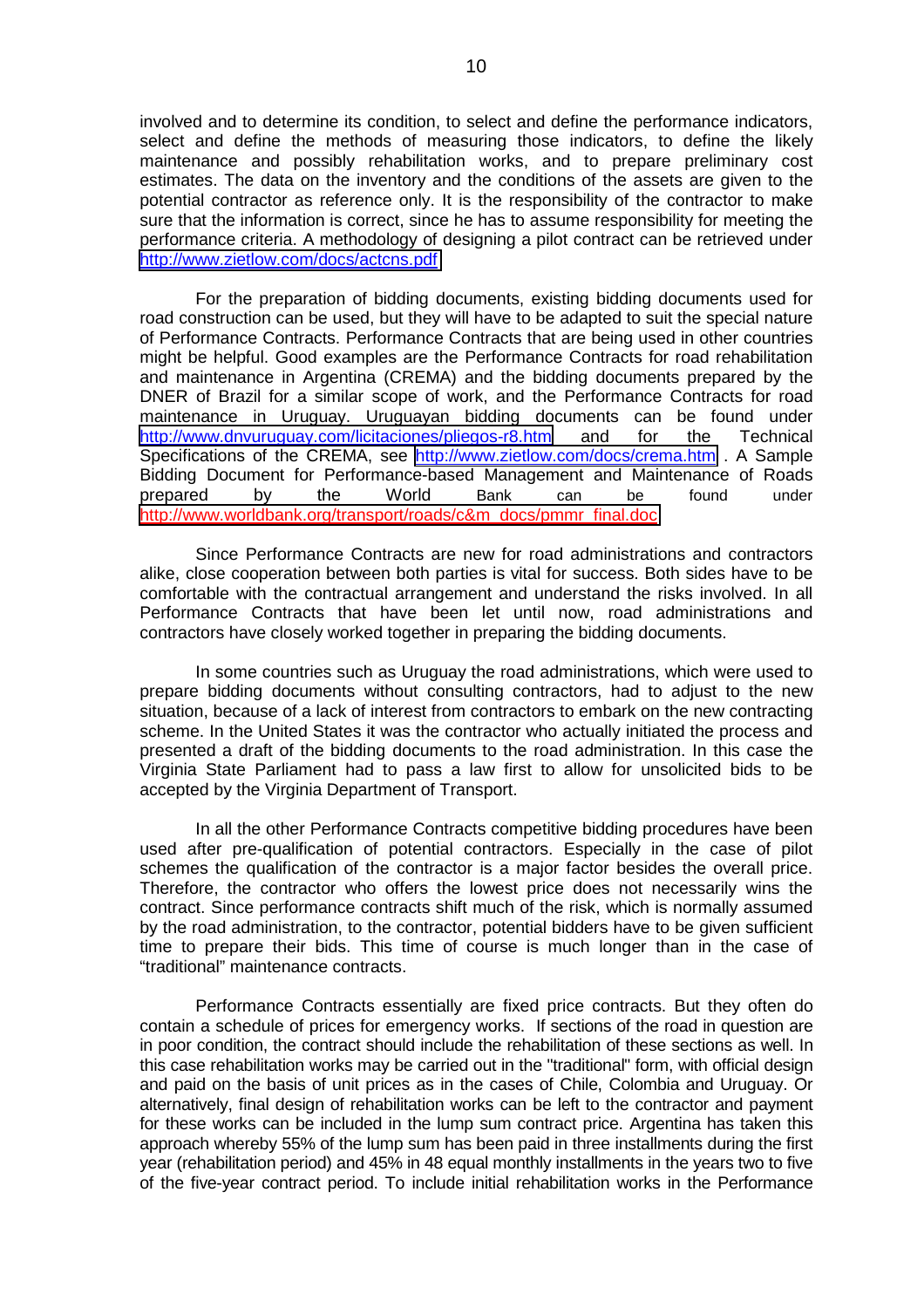Contracts has two main advantages: first, it gives the contractor incentives to perform well on the rehabilitation works to avoid premature repairs which would increase maintenance cost, and second, it insures that maintenance will start immediately after the rehabilitation works have been finished.

Normally, the fixed monthly fees are adjusted in accordance with a preestablished formula to account for any possible inflation or deflation of prices. The adjustment formula used in the Performance Contract in New Zealand can be found under [http://www.zietlow.com/docs/PSCM-NZ.htm\)](http://www.zietlow.com/docs/PSCM-NZ.htm).

Performance Contracts mainly are management contracts and traditional road construction or maintenance contractors often do not have the required qualifications necessary for this type of contract. Consulting firms with extensive know-how in managing other contractors and experiences in pavement management systems seem to be more suited for the job. In Virginia, for example, the Performance Contract is managed by a firm, which has been formed by two consulting firms. Most of the maintenance works are subcontracted, allowing for an efficient resource allocation (just on time principle). A joint venture of a road construction firm and a consultant might also work well. The evaluation criteria and weights that have been applied to award the Performance Contract in Washington D.C. are compiled in Figure 5.

| Technical                            | Experience, knowledge and understanding of issues relating<br>to preservation and maintenance of the assets covered by<br>this contract. Soundness of technical approach for meeting<br>the performance measures for all of the assets referenced<br>in this contract    | 20% |  |
|--------------------------------------|--------------------------------------------------------------------------------------------------------------------------------------------------------------------------------------------------------------------------------------------------------------------------|-----|--|
| Staffing, Quality<br>Control/Quality | <b>Staffing Plan</b>                                                                                                                                                                                                                                                     | 5%  |  |
| Assurance,                           | Management Plan                                                                                                                                                                                                                                                          |     |  |
| Management                           | <b>Quality Control/Quality Assurance Plan</b>                                                                                                                                                                                                                            |     |  |
| Past<br>Performance                  | The extent to which the Prime Contractor's<br>and<br>subcontractors' past performance on similar<br>asset<br>preservation, maintenance, and management contracts<br>demonstrates a likelihood of successfully performing all of<br>the tasks set forth in this contract. | 15% |  |
| Cost                                 | The extent to which proposed costs are realistic and reflect<br>the likely overall cost to the government over the term of the<br>contract                                                                                                                               | 50% |  |

*Figure 5: Evaluation Criteria and Weights Applied for the Award of the Performance Contract of Washington D.C.* 

Performance monitoring is key to the success of this new way of contracting road maintenance. Appropriate control procedures as well as penalties for non-compliance have to be well defined in the contract documents. Procedures defined in various contracts, as well as experiences, vary.

In the case of road concessions in **Argentina** inspectors are inspecting the road and making random checks to verify compliance at least twice per month. Over time, inspectors become more experienced and familiar with trouble spots along the roads. Experience underlines the importance of having a well-documented inventory of the road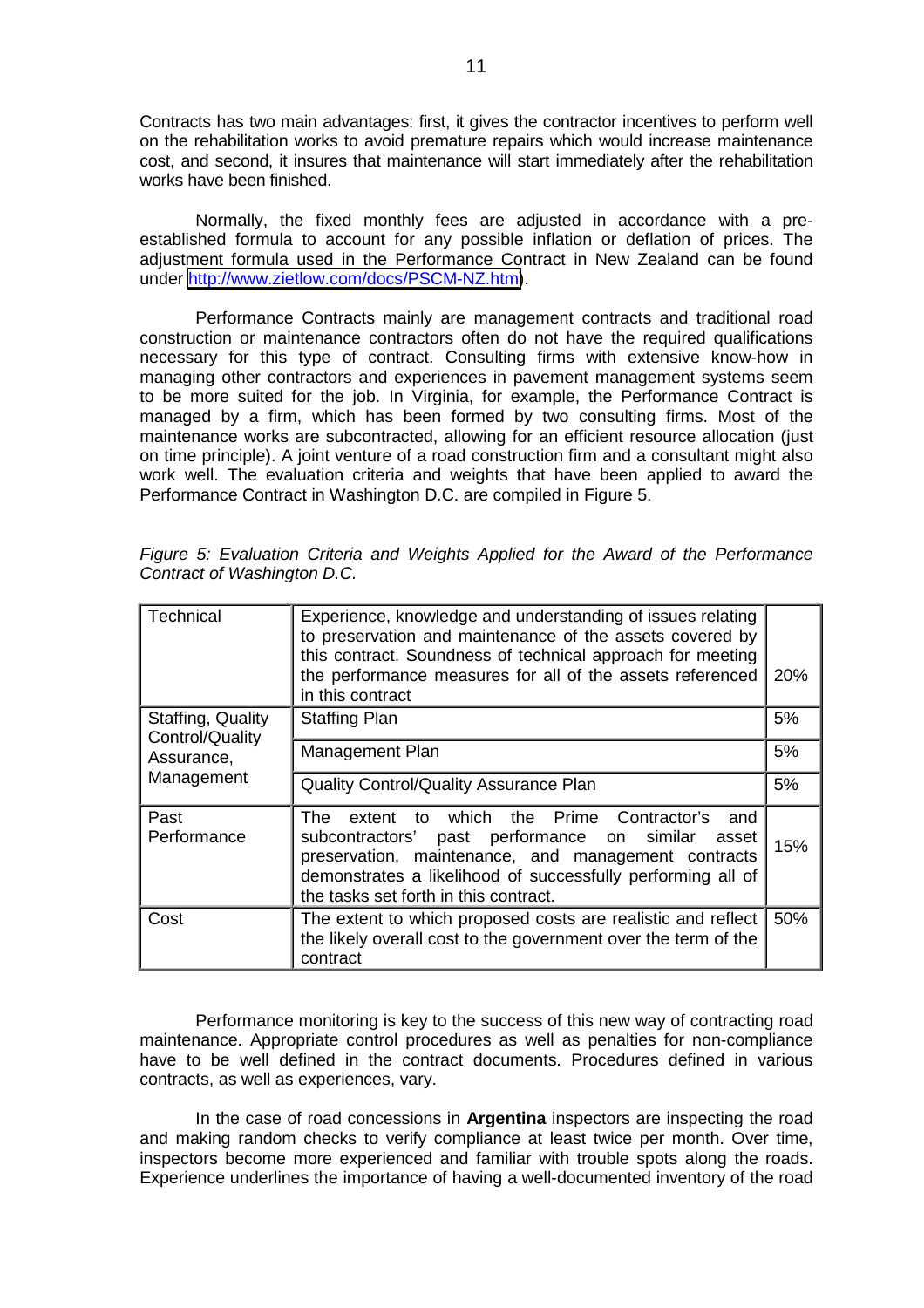as well as daily records of activities undertaken by the contractor. This helps to understand the specific behavior of the roads and contributes to better preventive maintenance. Inspectors and personnel of the contractors went through a valuable phase of learning and adaptation to arrive at an effective control system. In Argentina a very important role is given to the active participation and control of the road user. Each toll station is keeping a complaints and suggestions book and users are encouraged to report incidents to the Road Administration. Extensive use of this mechanism has helped to improve road conditions and has revealed an increasing satisfaction of the road users with the new scheme. As for the CREAMA contracts performance monitoring and payment procedures are very similar to the ones in Chile.

In **Chile** there are four kinds of inspections: (i) monthly inspections cover 10% of the roads under contract. Selection of stretches of 1 km each is based on a random sample well defined in the contract; (ii) weekly inspections looking at 5% of the roads randomly selected; (iii) non-programmed inspections to respond to complaints by road users; and (iv) follow-up inspections to verify that appropriate action has been undertaken by the contractor to rectify non compliance. Payments to the contractor are based on the results of the monthly inspections. A percentage of compliance is being calculated based on a formula using the results of each individual performance standard as input data. Full payment will only be made on 100% compliance. During the first two years of the contract, compliance has been around 95%. Penalties are being applied if the contractor does not rectify established deficiencies within a certain time limit.

In order to enable the contractor to manage the contract properly and the road administration to monitor, it is vital that the contractor has a proper management and quality control system in place. The Argentinean, Chilean and Uruguayan contracts are especially specific in this respect. Part of the obligations of the contractor is to keep records of his inspections, quality control procedures and works undertaken. This is especially important to monitor and to make necessary adjust to the pilot projects as well as to gain experiences for further contracts. For example, due to the excellent contract monitoring system in place in Uruguay, the recently let contracts show significant improvements over the earlier contracts.

Since the contractor has taken over the responsibility of the quality control in his own interest, the road administration has been saving on costs for supervision and control of the contracts. Unfortunately, no study has been made until now to quantify the amount of these savings.

Experiences have shown that the road users can play a vital role in controlling the compliance of the contractor in regard to the visual performance standards like the existence of potholes, the state of the drainage system and the obstruction of the road way, as long as he or she knows to what standard the road should be maintained to. For this purpose the contractor has the obligation to put up signs along the road to clearly indicate the name and address of contractor in charge of the specific road as well as a telephone numbers of the contractor and the responsible road administration to be able to report claims.

 In **Australia, New Zealand, and the United States** the management and quality control systems used by the contractors are even more sophisticated compared with the Performance Contracts in Latin American. The maintenance management system that is being used in the contracts in Virginia covers:

- ! Asset inventory and condition assessment (updated annually)
- ! Pavement management program
- **EXEC** Bridge management program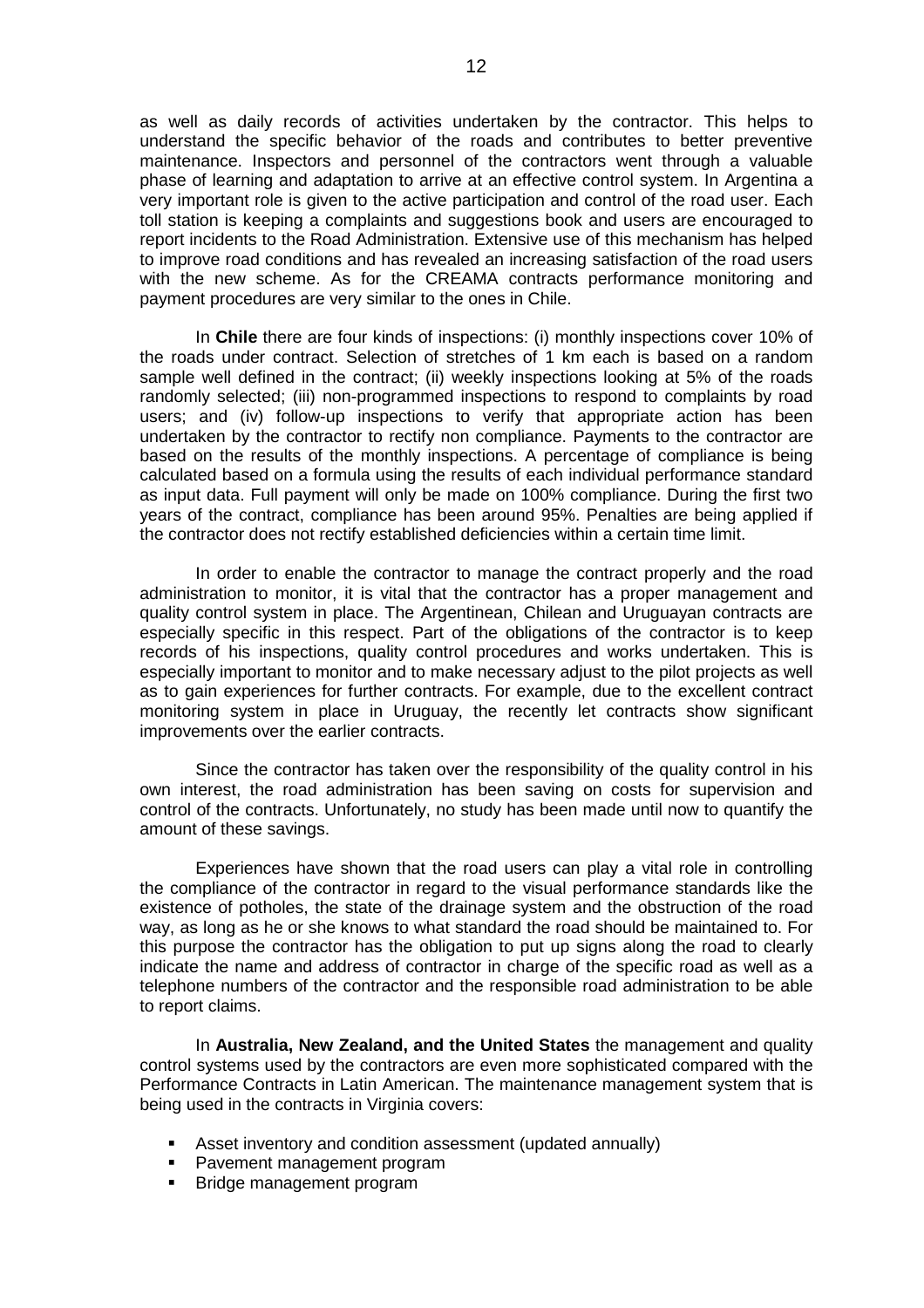- Snow and ice control operations plan
- Safety management and traffic control plan
- **Emergency response plan**
- ! Hazardous materials communications plan
- **E.** Customer response plan
- Public information plan
- **.** Implementation plan
- ! Annual work plan updated every 3 months
- **Extensive reporting procedures**

The monitoring of the performance of the contractors is done on a daily, monthly, and annual basis. For more details on how this is being done in the case of the contract in Washington D.C., see<http://www.zietlow.com/docs/washdcap.pdf>

 Due to the poor state of same of the road networks in developing countries full or partial rehabilitation is often required to make the road "maintainable". As long as the rehabilitation does not surpass 50% of the contract value, it is recommended to include the rehabilitation in the performance contract and to make payments either on a unit price basis or to include them in the fixed monthly payments. Both methods are being used in Latin America. In cases where initial rehabilitation was substantial, the fixed monthly fee was higher during the period of initial rehabilitation.

## **7. Lessons Learned and Recommendations for Future Contracts**

Most of the Performance Contracts have left the pilot project stage and have matured over the period of 6 to 8 years. In general the experiences have been very good, which is reflected in the fact that countries like Argentina or Uruguay are now managing and maintaining more than 50% of there national road network with these new kind of contracts. Mainly based on the experiences gained with the Performance Contracts in Latin America the following conclusions can be drawn.

- ! **Securing finance on a pluriannual basis is critical to success.** Normally, Performance Contracts have duration between 4 and 10 years. It is important to secure financing for the entire contract period before starting such a contract.
- ! **Each Performance Contract has to be tailored to each specific situation.** Performance Contracts are still in an early stage of development and differ widely from country to country and even within countries. Studying the experiences of existing Performance Contracts in several countries is recommended before embarking on this new type of contract.
- ! **Pilot schemes for contracting out road maintenance based on performance indicators should be carefully planned and implemented.** The complexity of the contracts, especially with regard to performance indicators, road surfaces and contract duration should be based on past experience in contracting out road maintenance, the ability of the road administration to prepare and monitor such contracts, and the qualifications of local contractors to manage this new type road maintenance contract. Wherever there is little experience with contracting out road maintenance, a gradual approach is recommended, starting with short-term contracts and simple performance indicators with regard to the control of potholes and cracks and the cleaning of the drainage system. Whenever roads are not in maintainable conditions, rehabilitation is necessary, either based on unit prices or included in the fixed monthly payments the contractor receives over the contract period.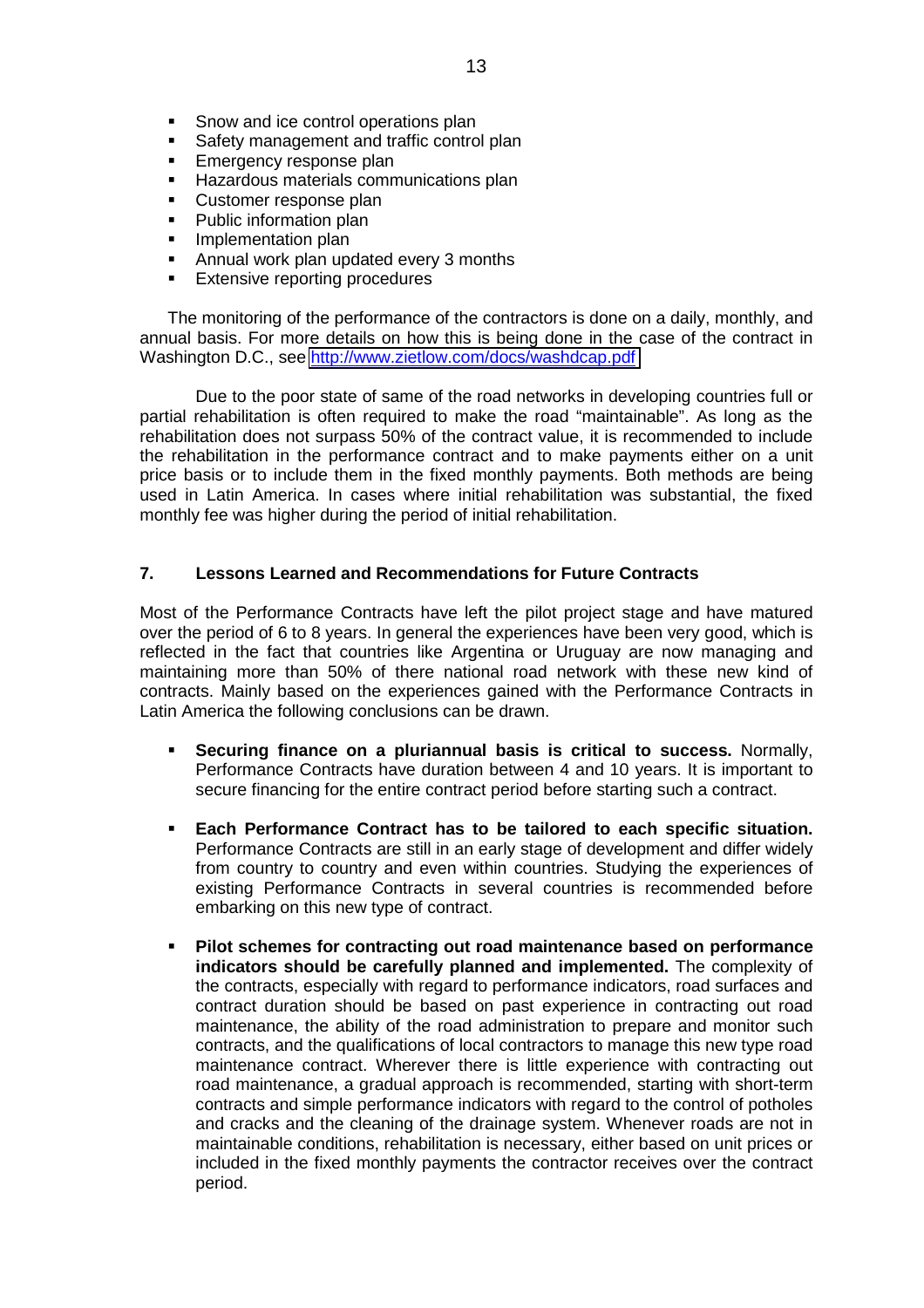- ! **Performance Contracts should be long enough to include at least one periodic maintenance application in order to maximize the potential benefits.** The longer the contract the greater is the incentive for the contractor to try-out and apply new technologies and to optimize resource allocation.
- ! **Well-qualified contractors and inspectors are key to the success of Performance Contracts.** Training programs which have been conducted for small-scale enterprises and inspectors in Uruguay and Honduras have shown good results. Equally, traditional contractors require training in modern management techniques and the application of new maintenance procedures and technologies.
- ! **Proper performance monitoring and strict application of penalties for noncompliance have proven to be critical to the success as well.** Wherever road administrations did not properly monitor the performance of the contractor or did not apply proper penalties for non-compliance, contractor's performance was deficient.
- ! **Performance indicators need to be developed further.** The development of performance indicators is still at its early stage. Until now each road administration has developed its own indicators by slightly modifying the ones they used before for in-house labor or contractors.
- ! **Performance Contracts might not result in cost savings immediately.** Until now only the contracts in Australia, New Zealand and the United States have reported substantial cost savings. As for the contracts in Latin America no comparable cost analysis has been undertaken. Nevertheless, some of the contracts have been awarded for lower prices than expected by the road administrations, which indicates possible cost savings. But contracts also might turn out to be more expensive than expected. Recently, the DNER of Brazil had to cancel a tender for Performance Contracts, as the prices offered were much higher than expected. This was mainly due to the high risks perceived by the bidders that the government might not honor its payment commitments. Therefore, a balanced approach towards the distribution of risks is recommended. The party that controls the risks should also take the risks.

The principal advantage of contracting out road maintenance based on performance indicators is its **potential** for reducing road maintenance costs and improving road conditions. Another important advantage of this new contracting scheme is that the users know exactly the road conditions they can expect and demand. Unfortunately, improper implementation of this scheme could backfire and produce adverse effects. It is to be expected that contracting out road maintenance based on performance standards will quickly spread all over the world and eventually will replace the traditional way of contracting out road maintenance based on unit prices.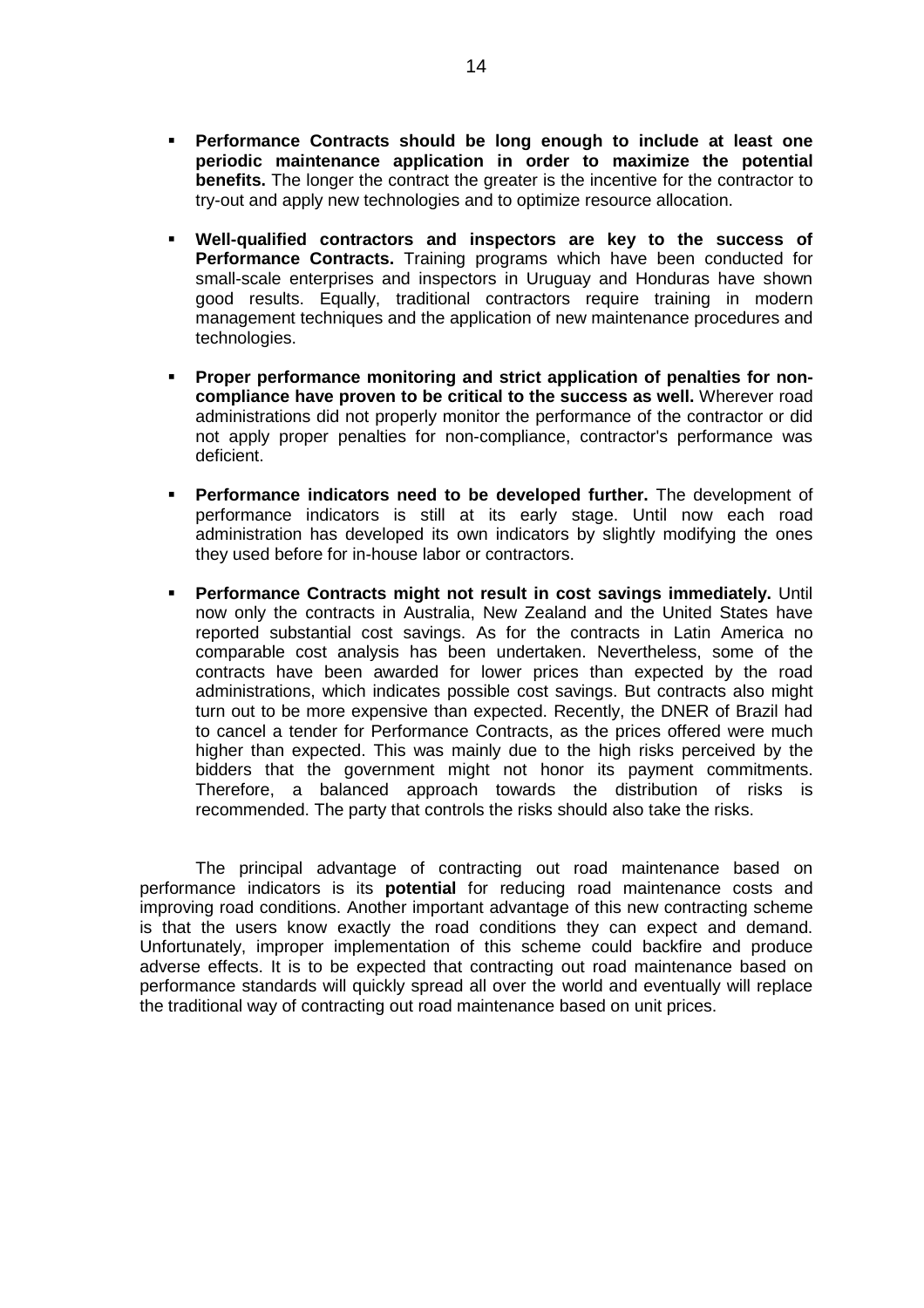## **Biography**

Federal Highway Administration. 1999. Asset Preservation Plan for the District of Columbia National Highway System, Federal Highway Administration, U.S. Department of Transportation and District of Columbia Department of Public Works, November 1999. Document can be downloaded from<http://www.zietlow.com/docs/washdcap.pdf>

Frost, M. and C. Lithgow. 1996. Improving Quality and Cutting Cost through Performance Contracts – Australian Experience. Paper prepared for Road Management Training Seminar of the World Bank, December 17-18, 1996. Can be retrieved from [http://www.zietlow.com/docs/frost.htm.](http://www.zietlow.com/docs/frost.htm)

Lande, K. 1999. Privatized Highway Asset Management – Management of Subcontract Maintenance. Paper prepared for the Symposium on Innovative Financing of Transport Projects, Hanoi, September 29 – October 1, 1999. Paper can be retrieved from [http://www.zietlow.com/docs/vms1\\_00a.htm](http://www.zietlow.com/docs/vms1_00a.htm)

Transit New Zealand. 1998. Performance Specified Maintenance Contract PERFORMANCE SPECIFIED ROAD MAINTENANCE CONTRACT 001. Partial document can be downloaded from <http://www.zietlow.com/docs/PSCM-NZ.htm>

Transit New Zealand. 2002. State Highway Maintenance Contract Proforma Manual SM032. New Zealand, March 2002. The document can be downloaded from [http://www.transit.govt.nz/technical\\_information/content\\_files/Amendment68\\_PDFFile.P](http://www.transit.govt.nz/technical_information/content_files/Amendment68_PDFFile.PDF) D[F](http://www.transit.govt.nz/technical_information/content_files/Amendment68_PDFFile.PDF)

World Bank. 2002. Procurement of Performance-Based Management and Maintenance of Roads (Output-based Service Contracts). Sample Bidding Document. World Bank, Washington DC, February 2002. Paper can be downloaded from [http://www.worldbank.org/transport/roads/c&m\\_docs/pmmr\\_final.doc](http://www.worldbank.org/transport/roads/c&m_docs/pmmr_final.doc)

VDOT, 2000. Report on VDOT's Comprehensive Agreement for Interstate Asset Management Services, Richmond, Virginia, December 2000.

VMS Inc., 2001. Privatized Highway Asset Management, Presentation given at the 80<sup>th</sup> Annual Meeting of the Transport Research Board, Washington DC, January 8, 2001.

Zietlow, G. and A. Bull. 1999. Performance Specified Road Maintenance Contracts – The Road to the Future, The Latin American Perspective. Paper prepared for the PIARC XXIst World Road Congress, Kuala Lumpur, October 3-9, 1999. Paper can be retrieved from [http://www.zietlow.com/docs/Psmce.htm](http://www.zietlow.com/docs/reformen.htm) 

Zietlow, G. 2002. Cutting Costs and Improving Quality through Performance-Based Road Management and Maintenance Contracts - The Latin American and OECD Experiences. Paper prepared for the Senior Road Executive Courses on Innovations in Road Management, University of Birmingham, May 27–31, 2002. The paper can be retrieved from <http://www.zietlow.com/docs/PBRMC2002.pdf>

Zietlow, G. 2002. Using Micro-Enterprises to Create Local Contracting Capacity - The Latin American Experience in Road Maintenance -. Paper prepared for the Senior Road Executive Courses on Restructuring Road Management, University of Birmingham, 19-23 April 2004. The paper can be retrieved from <http://www.zietlow.com/docs/Using Micro-Enterprises.pdf>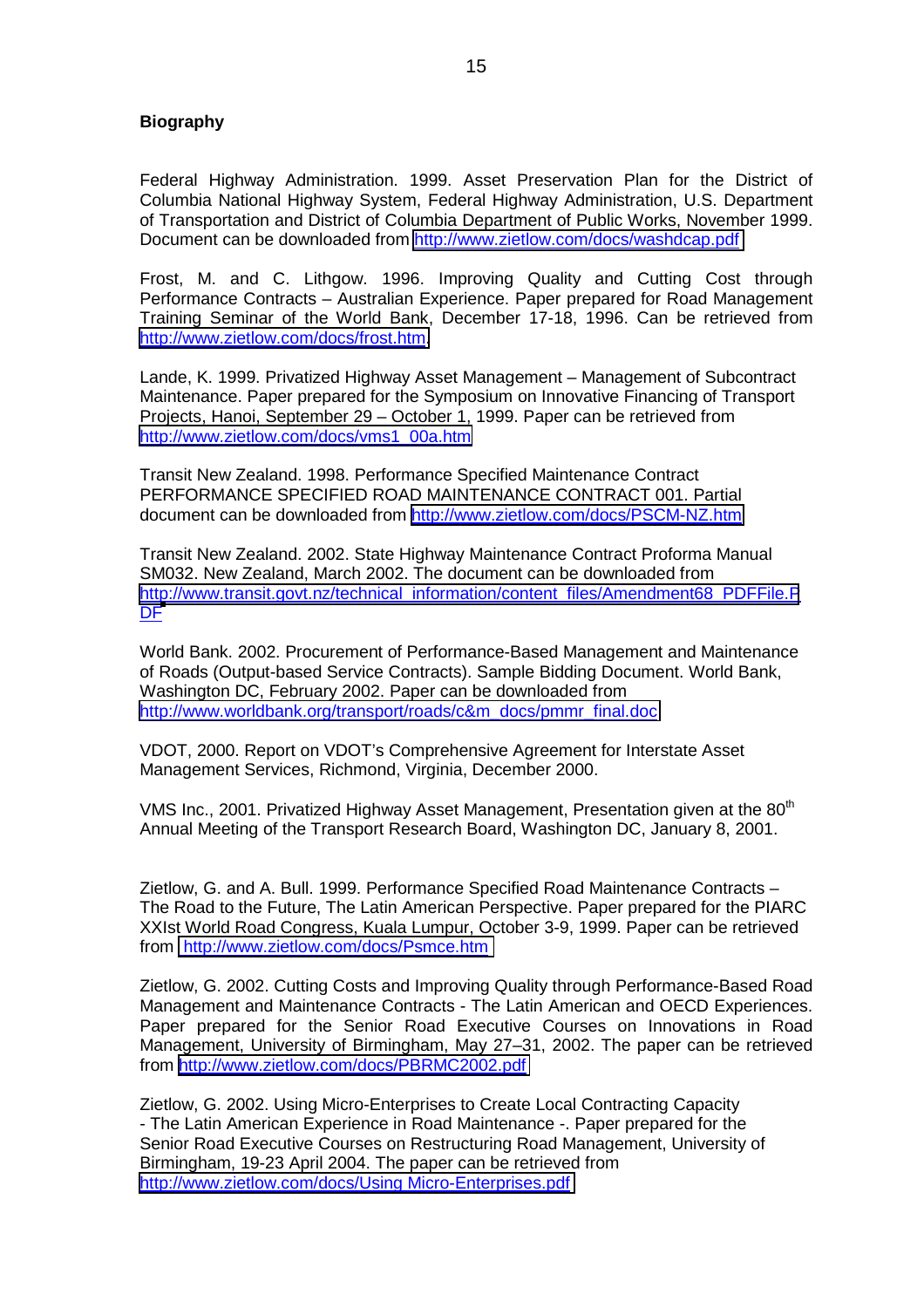**Note:** Additional documents on Performance-Based Road Management and Maintenance Contracts can be found on the Website: [http://www.zietlow.com/docs/engdocs.htm](http://www.zietlow.com/)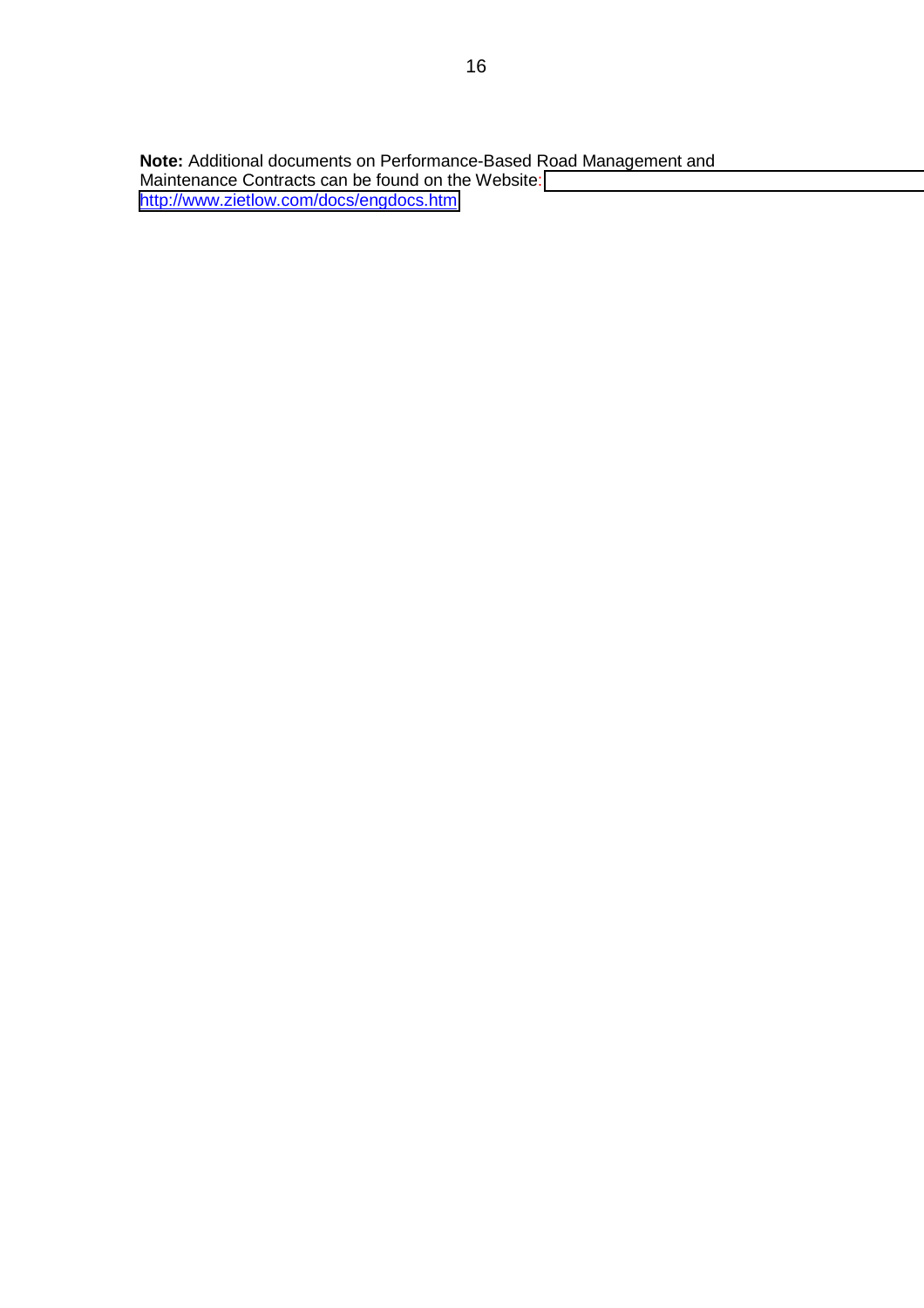#### **Appendix: Examples of Best Practice**

#### **A. Uruguay**

## *National Road network*

 In 1996 the Ministry of Public Works started a program to introduce performancebased contracts for the maintenance of the national road network of Uruguay. Basically, there were two types of contracts; one covered routine maintenance only and the other one included initial rehabilitation and periodic and routine maintenance.

The first type of contract was developed to give employees of the Ministry of Public Works an opportunity to form their own private enterprises and to reduce the Ministry's staff at the same time. To provide additional incentive the staff was given the opportunity to return to the ministry during the first year of the contract in case the system failed. None of the contracts failed and more people wanted to join the new systems than new contracts could absorb.

The second type was introduced as a pilot project and rapidly went beyond this stage as the systems was producing excellent results in a fairly short time-period. By January 2000 42% of the national road network was being maintained by performance based road maintenance contracts. Key to the success was careful planning and implementation of contracts. Due to legal restrictions contract duration is limited to 5 years.

## *City of Montevideo*

Montevideo started the first performance based contract for 138km of its city roads in 1996 as well. Due to deficiencies parts of the road network required initial spot

rehabilitation, which was paid for on a unit price basis. The 3-year contract allows for a 3-year extension, whereby the monthly fixed payments will be reduced by 40% during this extension period.

Performance standards, response times and penalties for non-compliance are defined for

- □ Pavements
- **D** Shoulders
- Drainage systems

Since actual road conditions were substantially below the performance standards defined in the contract, the contractor was given between 3 and 12 months to upgrade the different assets to the required standards.

As the first contract turned out to be very

successful, Montevideo went for another two contracts, whereby on contract includes gravel roads as well (see picture above).

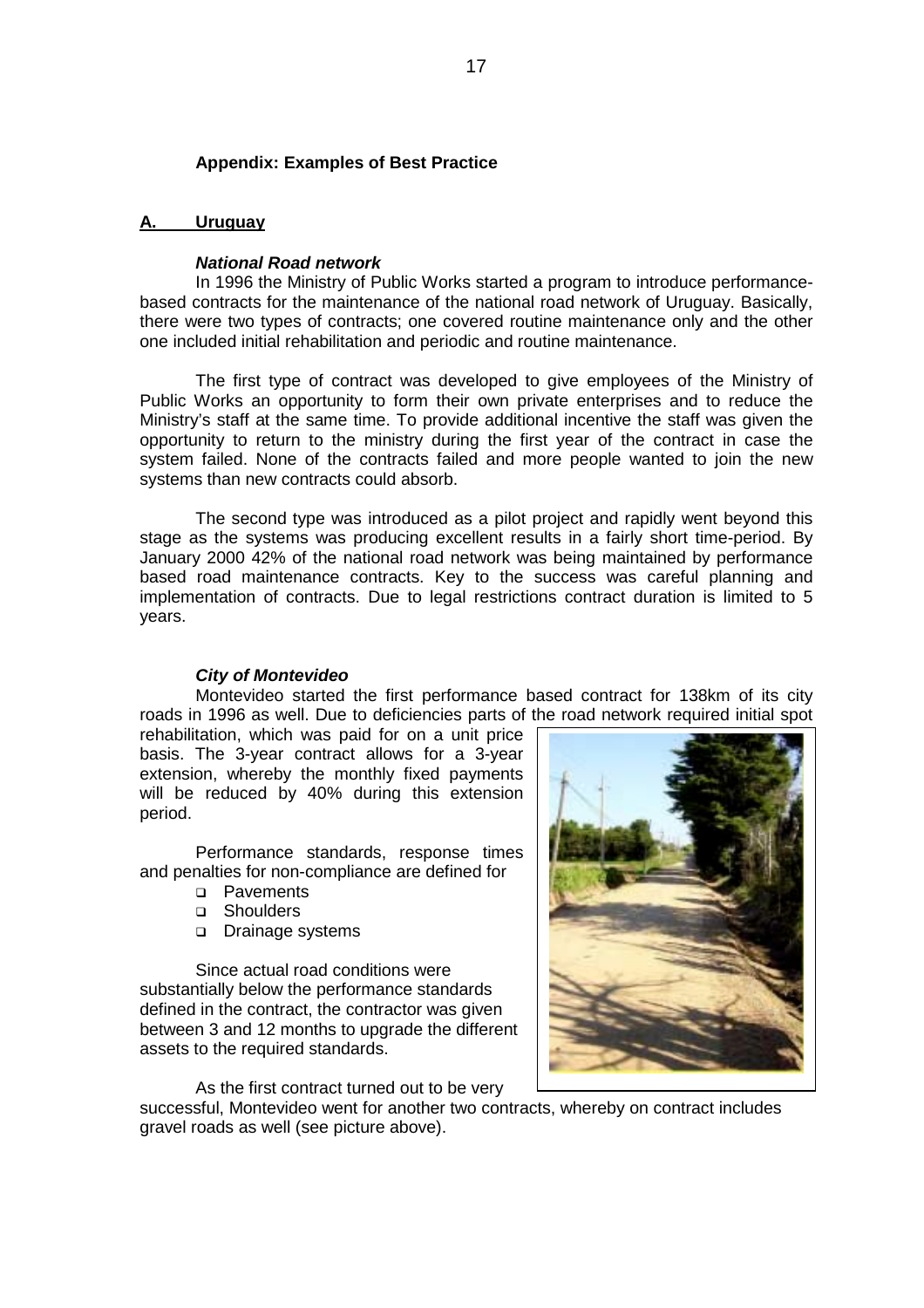#### **B. Chad**

In 2001 Chad started its first performance-based road management and maintenance contract covering 440 kilometers of unpaved roads with help of the Word Bank. The contract period is 4 years. The contractor is a French firm employing primarily local labor. An engineering firm from Cameroon does the supervision.

The contract includes:

- Explicitly the management and maintenance as well as the self-control of the contractor;
- Initial rehabilitation over a period of 21 months;
- Reconstruction of drainage structures and road signs;
- Emergency assistance for road users in case of accidents;
- Management of rain barriers and axle load control; and
- Emergency works as required.

The contractor is being paid a fixed monthly fee, except for emergency works that are paid on a unit price basis. The advance payment is 20% and the performance guarantee 10% of the contract value. The total cost per kilometer of road is US\$ 5740 and includes the management, rehabilitation and maintenance.

 Until now no major difficulties have been reported. The contract is considered to be a big



success rendering the road in excellent conditions. Unfortunately, due to higher vehicle speeds the accidents rates have increased substantially.

 Nevertheless, roads users appreciate that the road is always in good conditions and not only after specific works where completed. Especially important is that they can use the road in the rainy season, which was impossible before.

 The Road Maintenance Fund of Chad is considering to expand the percentages of roads to be covered by performance-based road management and maintenance contracts.